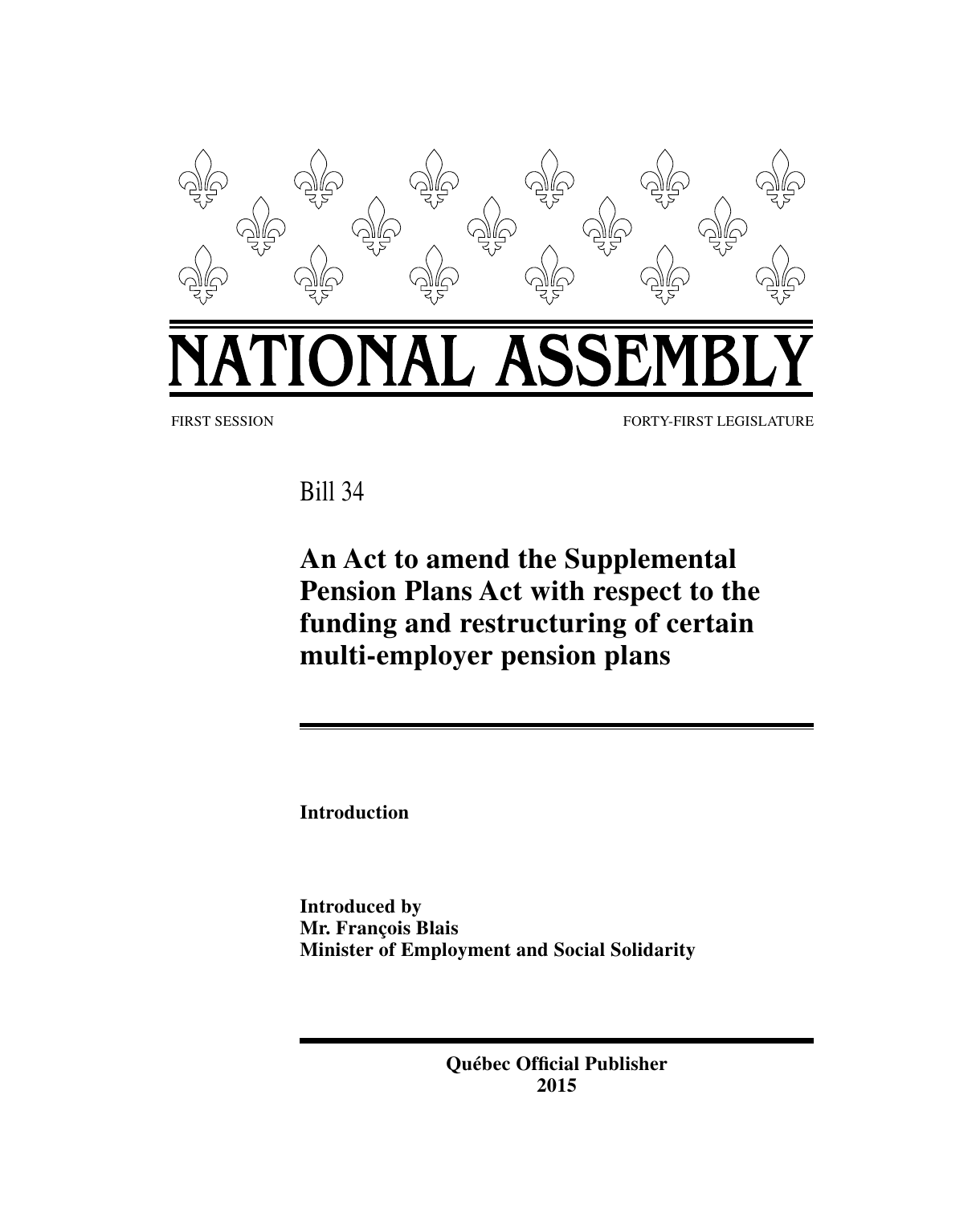#### **EXPLANATORY NOTES**

*This bill amends the Supplemental Pension Plans Act to introduce special measures for the funding of certain multi-employer pension plans as well as rules applicable to the restructuring of those plans when contributions are found to be insufficient.*

*The bill applies to multi-employer defined benefit-defined contribution pension plans that may not be amended unilaterally by any of the employers that are a party to those plans and regarding which the sole obligation of the employer is the contribution stipulated in the plan.*

*Such plans will be funded solely on a funding basis, the amortization period for funding deficiencies will be 12 years instead of 15, and solvency deficiencies will no longer be funded. Members' benefits will be paid in proportion to the degree of solvency of the plan.*

*The plans will need to be restructured if an actuarial valuation report indicates that contributions are insufficient. A recovery plan will then be required to set out measures to ensure that the funding of the pension plan complies with the law. These measures could include an increase in employer contributions or in member contributions or an amendment reducing benefits that is applicable to service completed before or after the effective date of the amendment.*

*Lastly, the necessary transitional measures are introduced into the Supplemental Pension Plans Act.*

#### **LEGISLATION AMENDED BY THIS BILL:**

– Supplemental Pension Plans Act (chapter R‑15.1).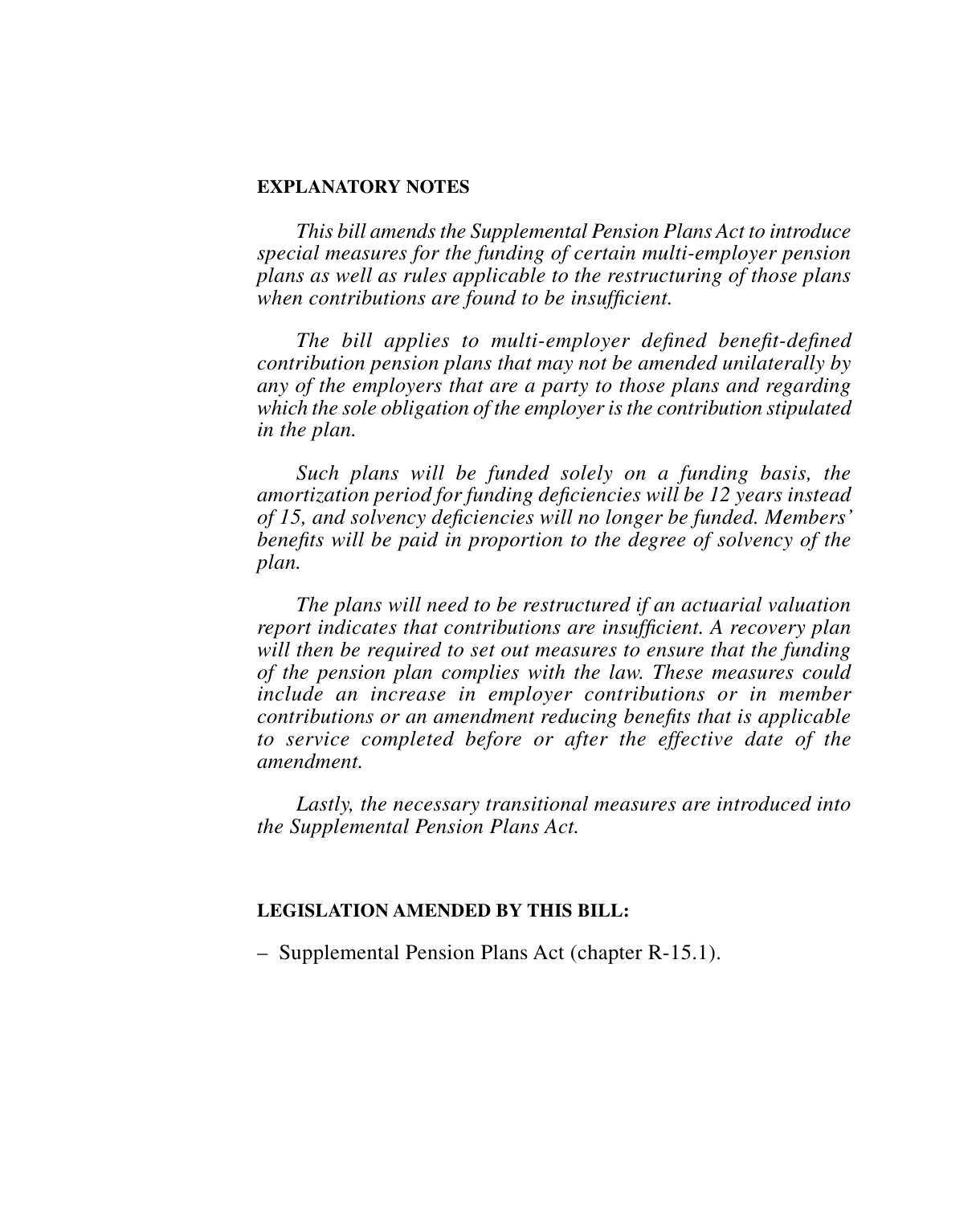# **Bill 34**

# **AN ACT TO AMEND THE SUPPLEMENTAL PENSION PLANS ACT WITH RESPECT TO THE FUNDING AND RESTRUCTURING OF CERTAIN MULTI-EMPLOYER PENSION PLANS**

# THE PARLIAMENT OF QUÉBEC ENACTS AS FOLLOWS:

1. The Supplemental Pension Plans Act (chapter R–15.1) is amended by inserting the following chapter after section 146.9:

#### "**CHAPTER X.2**

"SPECIAL PROVISIONS RELATING TO CERTAIN MULTI EMPLOYER PENSION PLANS

## "**DIVISION I**

"SCOPE

"**146.10.** This chapter applies to multi-employer defined benefit-defined contribution pension plans, in force on (*insert the date of introduction of this bill*), that may not be amended unilaterally by a participating employer. Such plans are called "negotiated contribution plans".

This chapter does not apply to multi employer pension plans governed by a regulation under the second paragraph of section 2, other than the Regulation providing new relief measures for the funding of solvency deficiencies of pension plans in the private sector (chapter R-15.1, r. 4.1), but does apply to pension plans subject to Division III.3 of the Regulation respecting the exemption of certain pension plans from the application of provisions of the Supplemental Pension Plans Act (chapter R-15.1, r. 8).

#### "**DIVISION II**

### "CONTRIBUTIONS AND BENEFITS

" $146.11.$  Despite the first paragraph of section 39, the employer is only required to pay, in each fiscal year of the plan, the employer contribution stipulated in the plan.

Despite the third paragraph of section 41, the employer contribution may not be adjusted unless the adjustment has been negotiated with the employer.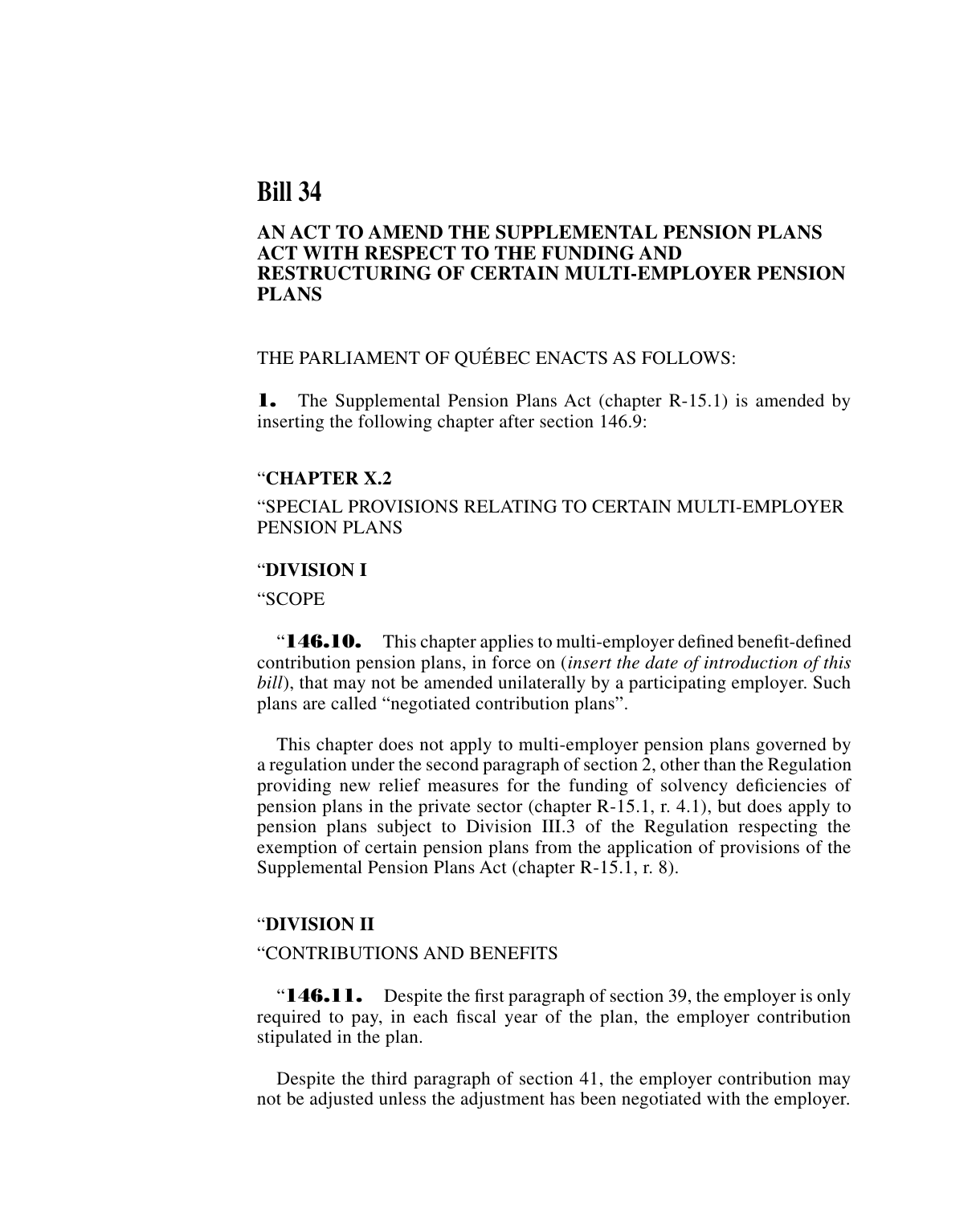"**146.12.** The sum of the employer contribution and the member contributions payable in each fiscal year of the pension plan must be equal to or greater than the sum of the following amounts:

(1) the current service contribution determined in accordance with sections 138 and 139;

(2) the estimated amount of the administration costs to be paid out of the pension fund during the fiscal year; and

(3) the sum of the amortization payment determined in respect of the funding deficiency and the special amortization payments payable during the fiscal year.

"**146.13.** No employer may appropriate surplus assets to the payment of the employer contribution unless a fiscal rule so requires, nor may an employer, despite section 42.1, be relieved of paying the employer contribution by a letter of credit.

"**146.14.** No amortization payments may be determined in respect of the solvency deficiencies of the plan.

"**146.15.** Sections 60 and 60.1 do not apply to negotiated contribution plans.

### "**DIVISION III**

#### "FUNDING RULES

"§1.—*Special provisions*

"**146.16.** The report on the actuarial valuation required under subparagraph 2 of the first paragraph of section 118 must, despite subparagraph 1 of the first paragraph of section 119, be sent to the Régie within six months after the date of the actuarial valuation.

**"146.17.** Any amendment to a negotiated contribution plan having an impact on the obligations arising from the plan must be considered for the first time according to the rules set out in section 121.

"**146.18.** The provisions of section 128, concerning the establishment of a reserve, do not apply to negotiated contribution plans.

"**146.19.** Despite paragraph 2 of section 142, the maximum amortization period of a funding deficiency is 12 years.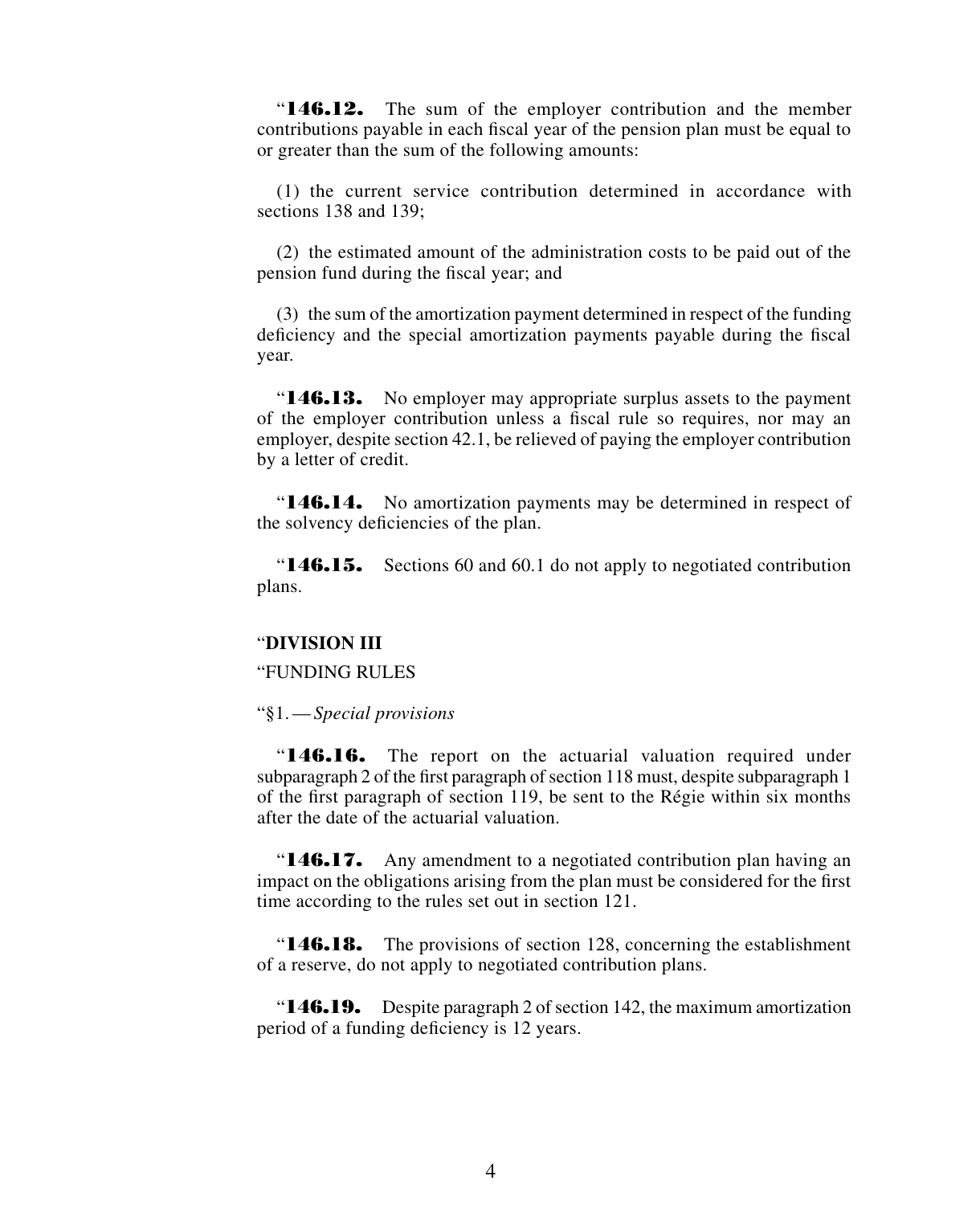## "§2.—*Conditions governing payment of benefits*

" $146.20.$  The value of the benefits accrued to a member or a beneficiary and referred to in the third paragraph of section 143 must be paid in proportion to the degree of solvency of the plan as established in the last actuarial valuation that precedes the date of the application for transfer and for which the report has been sent to the Régie.

Sections 145 and 146 do not apply to negotiated contribution plans. An employer may however, before the date of payment, pay an additional amount into the pension fund for the payment of all or part of the value of the benefits that may not be paid under the first paragraph.

"**146.21.** A payment made in accordance with section 146.20 constitutes a final payment of the benefits accrued to a member or beneficiary.

"**146.22.** For the purposes of the assignment of a member's benefits or the seizure of such benefits for non-payment of support, the degree of solvency of the plan as established in the last actuarial valuation that precedes the date of their valuation and for which the report has been sent to the Régie must be taken into account in determining the value of the member's benefits.

### "**DIVISION IV**

"RESTRUCTURING

#### "§1.—*Recovery plan*

"**146.23.** When the report on an actuarial valuation of a negotiated contribution plan indicates that the contributions provided for in the pension plan are insufficient, a recovery plan must be prepared by the party that may amend the plan.

"**146.24.** The recovery plan must set out the measures to be taken to ensure that the funding of the pension plan is in conformity with the law.

These measures may include an increase in the employer contribution, an increase in member contributions, or the establishment of such contributions in the case of a non-contributory plan, or an amendment reducing benefits that is applicable to service completed before or after the effective date of the amendment.

"146.25. No measure set out in a recovery plan may reduce the value of the benefits in payment in a proportion greater than that applicable to the value of the benefits of active members.

" $146.26$ . The measures in the recovery plan must not reduce the pension plan's liabilities below the value of its assets either on a solvency basis or on a funding basis.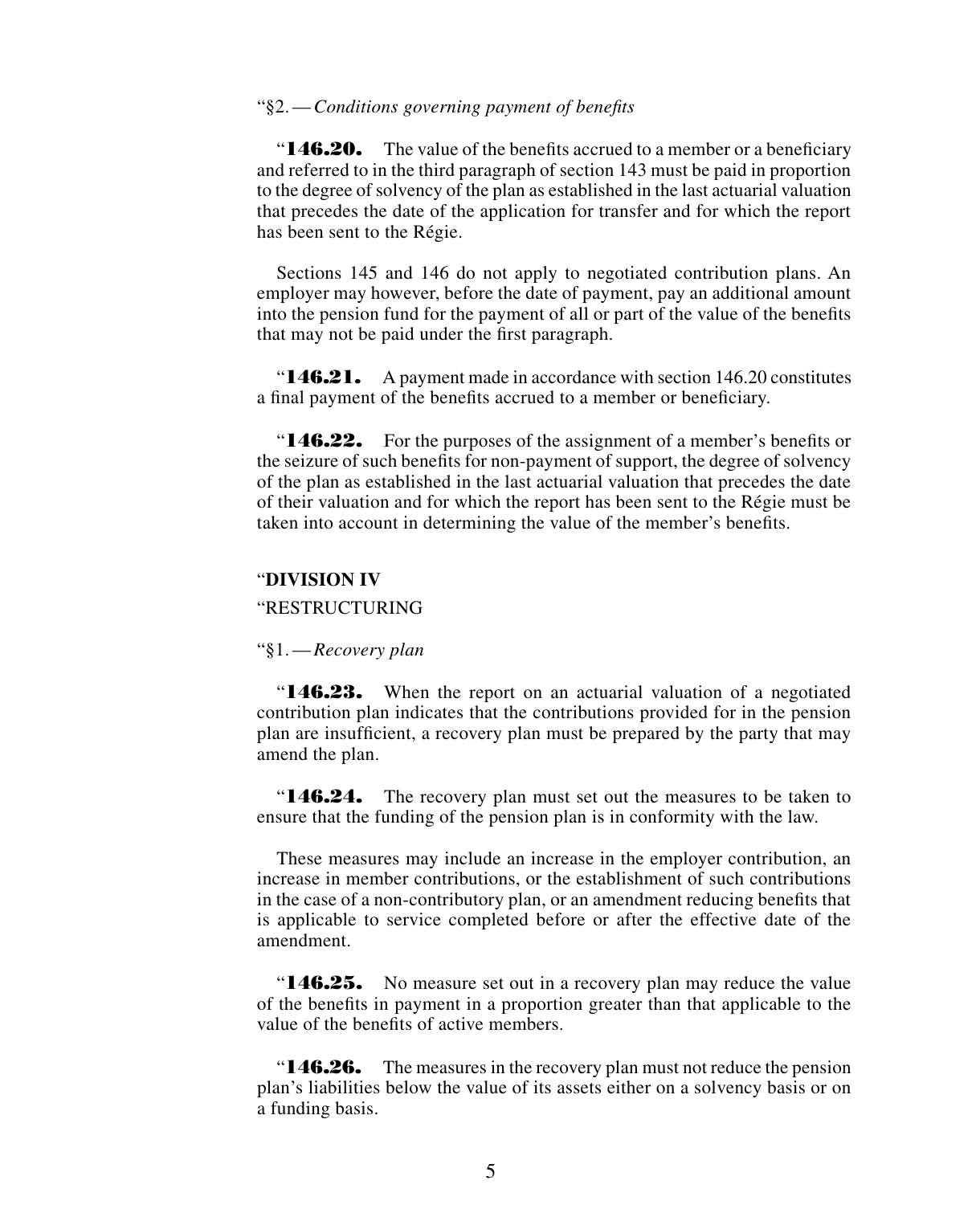" $146.27.$  The recovery plan must include certification by an actuary that implementing the measures set out in the plan, as of the date of the actuarial valuation showing insufficient contributions, would result in sufficient contributions being made to the plan.

" $146.28$ . The recovery plan must be sent to the Régie by the pension committee within 18 months after the date of the actuarial valuation.

### "§2.—*Amendment reducing benefits*

"**146.29.** An amendment reducing pension benefits set out in a recovery plan may, without being agreed to as required under section 20, become effective before the date set under the first paragraph of that section or apply to service completed before the effective date of the amendment.

"**146.30.** The effective date of an amendment reducing benefits set out in a recovery plan may not precede the date of the actuarial valuation showing insufficient contributions.

" $146.31.$  Despite section 21, an amendment set out in a recovery plan may reduce a pension benefit the payment of which began before the effective date of the amendment.

"**146.32.** No amendment to reduce benefits may have an effect on amounts or benefits already paid at the date of its registration.

"**146.33.** The recovery plan may be adopted, without further formality, in the following circumstances:

(1) the text of the pension plan or an ancillary document registered with an agency similar to the Régie includes, as of (*insert the date of introduction of this bill*), a provision allowing the reduction of benefits accrued to members and beneficiaries; or

(2) the pension plan was amended in accordance with section 146.34, after (*insert the date of assent to this Act*) but before an actuarial valuation report indicates that the contributions are insufficient, to allow, within the scope of a recovery plan, the reduction of benefits accrued to members and beneficiaries.

"**146.34.** A pension plan may only be amended as described in paragraph 2 of section 146.33 if, at the end of the consultation process set out in this section, less than 30% of the members and beneficiaries are opposed to it.

The pension committee must send every member and beneficiary of the plan a written notice containing, in addition to the information required under subparagraph 1 of the first paragraph of section 26, the rules that apply in the absence of a pension plan provision allowing the reduction of benefits when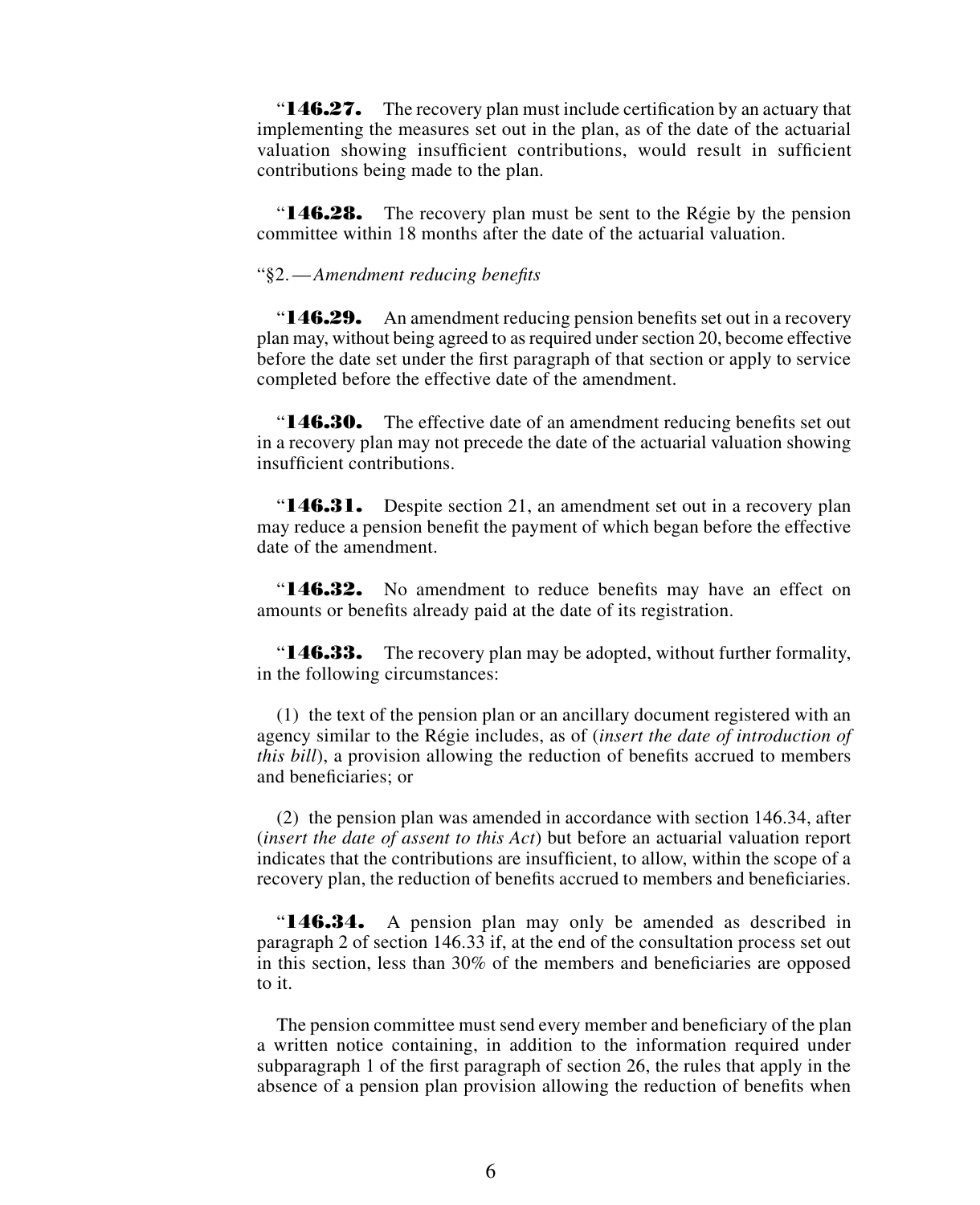contributions are insufficient. The notice must also inform them that they may notify the pension committee of their opposition to the proposed amendment within 60 days after the notice is sent or after the notice required under the third paragraph is published, whichever is later.

Unless all members and beneficiaries of the plan have been personally notified, the pension committee must publish a notice containing the information required under the second paragraph. The rules set out in the third paragraph of section 146.3.1 apply with the necessary modifications.

"146.35. In the absence of a pension plan provision allowing the reduction of benefits when contributions are insufficient, the recovery plan may only be adopted if less than 30% of the members and beneficiaries are opposed to it.

The pension committee must send every member and beneficiary a written notice informing them of the purpose of the amendments set out in the recovery plan, their effective date and the consequences set out in sections 146.39 and 146.40 for failure to adopt a recovery plan.

The rules set out in the second and third paragraphs of section 146.34 apply with the necessary modifications.

The notice given under this section is considered to be the notice given under section 26.

"**146.36.** Section 113.1 applies to the notices referred to in sections 146.34 and 146.35.

" $146.37.$  An application for the registration of amendments set out in the recovery plan must be filed with the Régie not later than 24 months after the date of the actuarial valuation showing insufficient contributions.

Registration of such amendments is not subject to the authorization of the Régie required under subparagraph 2 of the second paragraph of section 20.

#### "§3.—*Failure to produce a recovery plan*

"**146.38.** In a case of failure to produce a recovery plan or a required accompanying document, fees equal to those payable in a case of failure to produce the report on the actuarial valuation showing insufficient contributions must be paid to the Régie for each full month of delay.

"**146.39.** In a case of failure to produce an application for the registration of an amendment to the pension plan for the purpose of implementing a recovery plan or a required accompanying document, active members cease to accumulate benefits on the date of default.

Such termination does not constitute termination of active membership.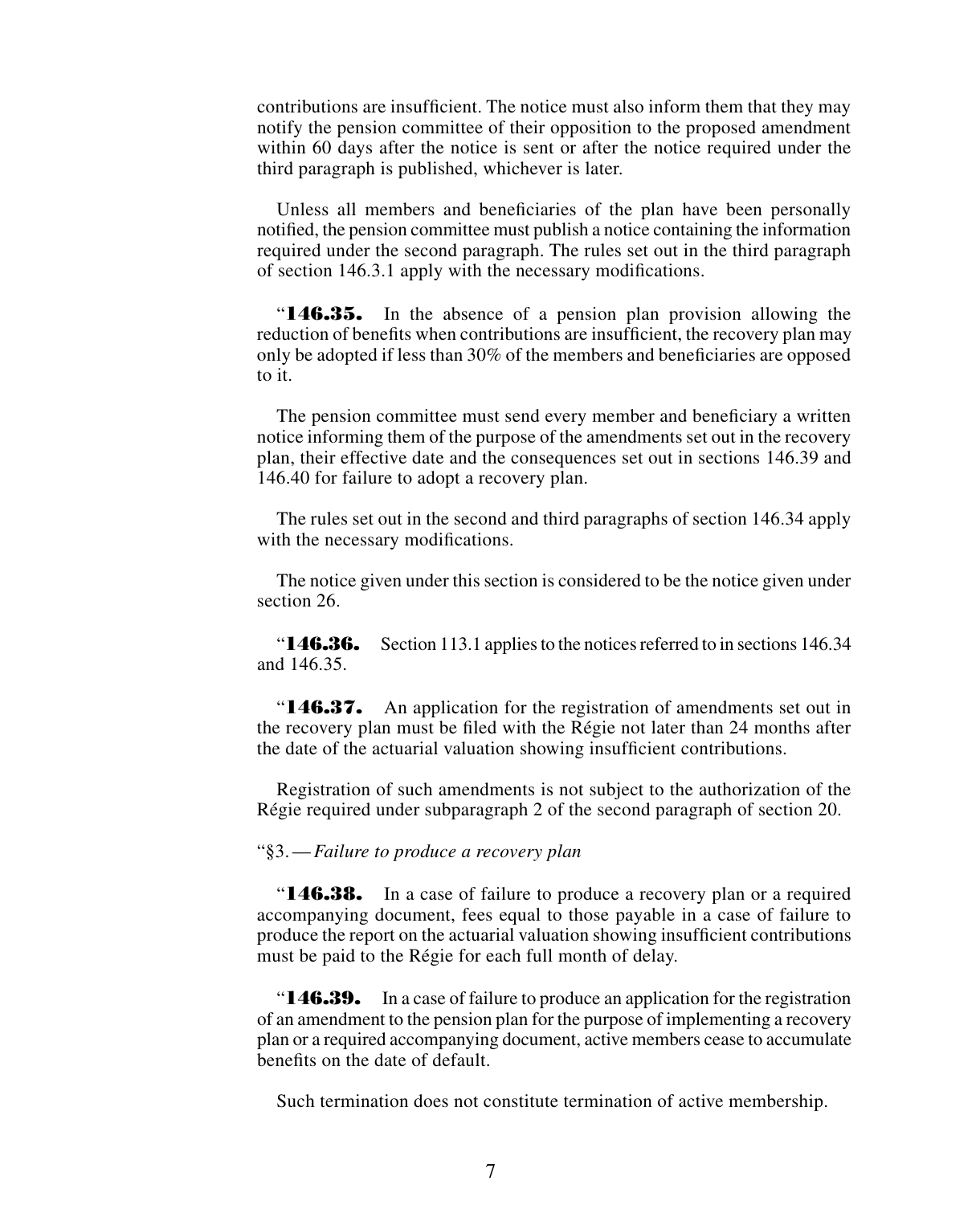The plan must be amended to specify the period during which benefits are not accumulated under the first paragraph.

Restoring these benefits constitutes an amendment to the plan.

" $146.40.$  If no recovery plan or amendment for the purpose of increasing contributions or reducing member and beneficiary benefits under such a plan is filed with the Régie within 60 months after the date of the actuarial valuation showing insufficient contributions, the person or body who may amend the pension plan must terminate it with respect to the members and beneficiaries subject to this Act.

The date of termination is the date of expiry of that 60-month time limit.

#### "**DIVISION V**

"RIGHTS OF MEMBERS AND BENEFICIARIES ON WINDING-UP

"**146.41.** The benefits accrued under a pension plan to a member or beneficiary affected by the withdrawal of an employer from a negotiated contribution plan shall be paid in accordance with sections 236 and 237, which apply with the necessary modifications.

The notice referred to in section 200 must, instead of containing the information required under paragraphs 2 to 4 of that section, inform the members and beneficiaries of the terms and conditions for payment of their benefits.

"**146.42.** Sections 240.2 and 308.3 do not apply to negotiated contribution plans.

"146.43. Surplus assets determined in the event of the withdrawal of an employer or the termination of the plan may only be allocated to the members and beneficiaries and shall be distributed among them proportionately to the value of their accrued benefits.

"**146.44.** The provisions of subdivision 4 of Division II of Chapter XIII, concerning the debts of an employer in the event of the withdrawal of the employer or the termination of the plan, apply to negotiated contribution plans only with respect to contributions provided for in the plan that are unpaid at the date of the withdrawal or termination.

However, an employer may, before the date of payment, pay into the pension fund an additional amount to cover all or part of the amount to be funded to ensure full payment of the benefits of the members or beneficiaries affected by the withdrawal of an employer or the termination of a pension plan.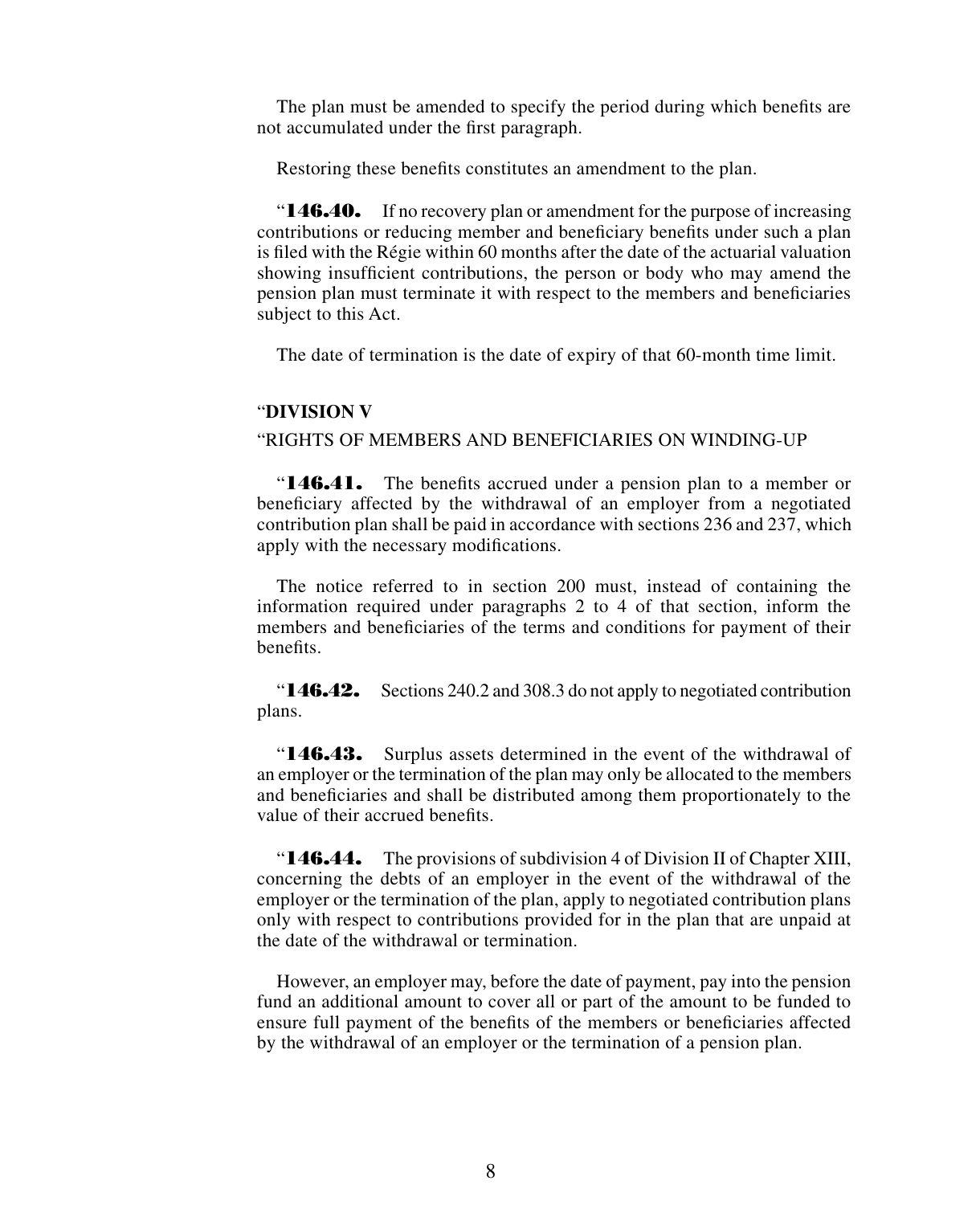The amounts paid by the employer under the second paragraph must be applied to paying the benefits of the members or beneficiaries which relate to that employer.

"**146.45.** When an employer no longer has active members in its employ, the plan must be amended to allow for the withdrawal of the employer from the plan, effective on the end date of the fiscal year in which the last member ceases to accumulate benefits."

**2.** The Act is amended by inserting the following sections after section 319.1:

"319.2. The time limit set by section 146.16 for sending the Régie the report on the actuarial valuation as at 31 December 2014 of a plan subject to Chapter X.2 runs from (*insert the date of the last day of the month of the date of assent to this Act*) instead of from 31 December 2014.

The same applies to the time limit for sending the recovery plan and the time limit for filing an application for registration of an amendment to the plan for the purpose of implementing the recovery plan, which time limits are set by sections 146.28 and 146.37, respectively.

**319.3.** The payment made in accordance with section 143 and, if applicable, section 145.1 or with section 236 or 237 before 31 December 2014 in respect of a plan subject to Chapter X.2 constitutes the final payment of the benefits accrued to the member or beneficiary concerned.

**319.4.** All amounts due, at 31 December 2014, by an employer that is a party to a pension plan subject to Chapter X.2 as contributions receivable, under the applicable legal provisions in force on 30 December 2014, in excess of the contributions provided for in the pension plan that have not been paid at that date are eliminated.

"319.5. No amount required to be paid by an employer that is a party to a pension plan subject to Chapter X.2 pursuant to a judgment that has become final before (*insert the date of introduction of this bill*) or in connection with a case pending before a court of justice or an administrative tribunal on that date may, in any way, be recovered by the administrator of the pension plan or by an employer that is a party to the pension plan.

"319.6. A pension plan subject to Chapter X.2 must be amended to allow for the withdrawal from the plan of any employer that no longer has active members in its employ on 31 December 2014. The date of withdrawal must be 31 December 2014.

The benefits accrued to the members or beneficiaries affected by the withdrawal must, not later than (*insert the date that is one year after the date of assent to this Act*), be paid in accordance with the first paragraph of section 146.41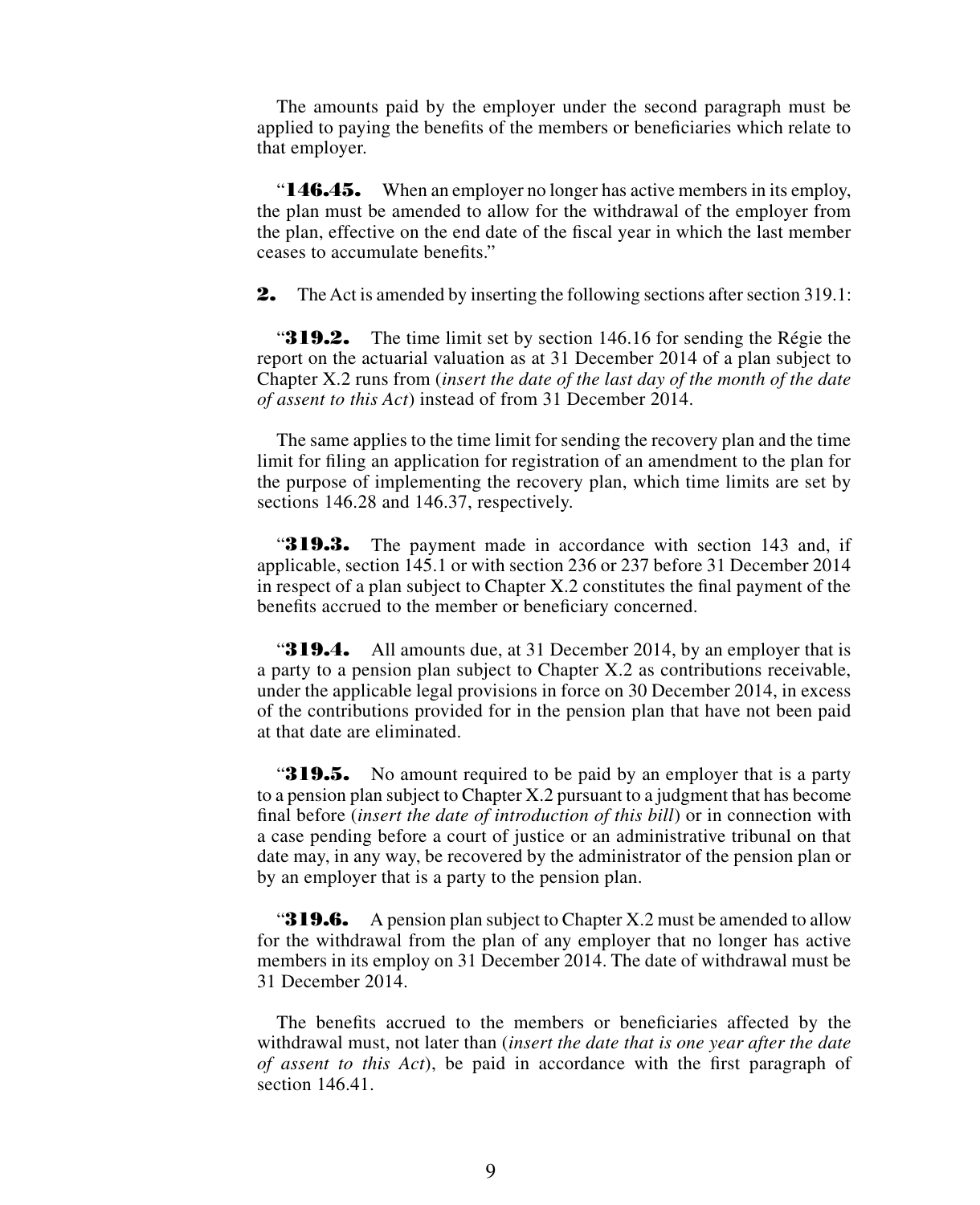The value of the members' or beneficiaries' benefits shall be established as at 31 December 2014.

The members or beneficiaries referred to in the second paragraph may request that their benefits be maintained in the plan.

The pension committee must inform the members or beneficiaries of the measures set out in this section so as to give them at least three months to exercise their rights. The notice must mention that the benefits of members and beneficiaries who remain with the plan might later be reduced.

"319.7. The benefits accrued to members and beneficiaries who, on 31 December 2014, are not connected with any employer that is a party to the plan must, not later than (*insert the date that is one year after the date of assent to this Act*), be paid in accordance with the first paragraph of section 146.41.

For that purpose, the third, fourth and fifth paragraphs of section 319.6 apply.

**319.8.** On the withdrawal of an employer that is a party to a pension plan subject to Chapter X.2 or on the termination of such a plan before (*insert the date that is five years after the date of assent to this Act*), the following rules apply:

(1) any reduction after 31 December 2014 of benefits accrued to members or beneficiaries shall be annulled;

(2) the debt of each employer shall be established as if Chapter X.2 and section 319.4 did not apply; and

(3) any employer debt extinguished under section 319.3 shall become payable once again.

The first paragraph does not apply, however, if the employer's withdrawal from the pension plan or the termination of the pension plan results from the impossibility of adopting a recovery plan, the alienation or closing down of all or part of the enterprise, the insolvency of the employer or a change in union affiliation."

3. A multi-employer pension plan restructuring agreement that became effective during the year 2014 and was submitted to an agency similar to the Régie before (*insert the date of introduction of this bill*) is considered, with effect from the effective date of the agreement, to be a recovery plan for the purposes of the resulting amendments, provided the agreement was authorized by the agency.

4. This Act comes into force on (*insert the date of assent to this Act*). However, it has effect from 31 December 2014.